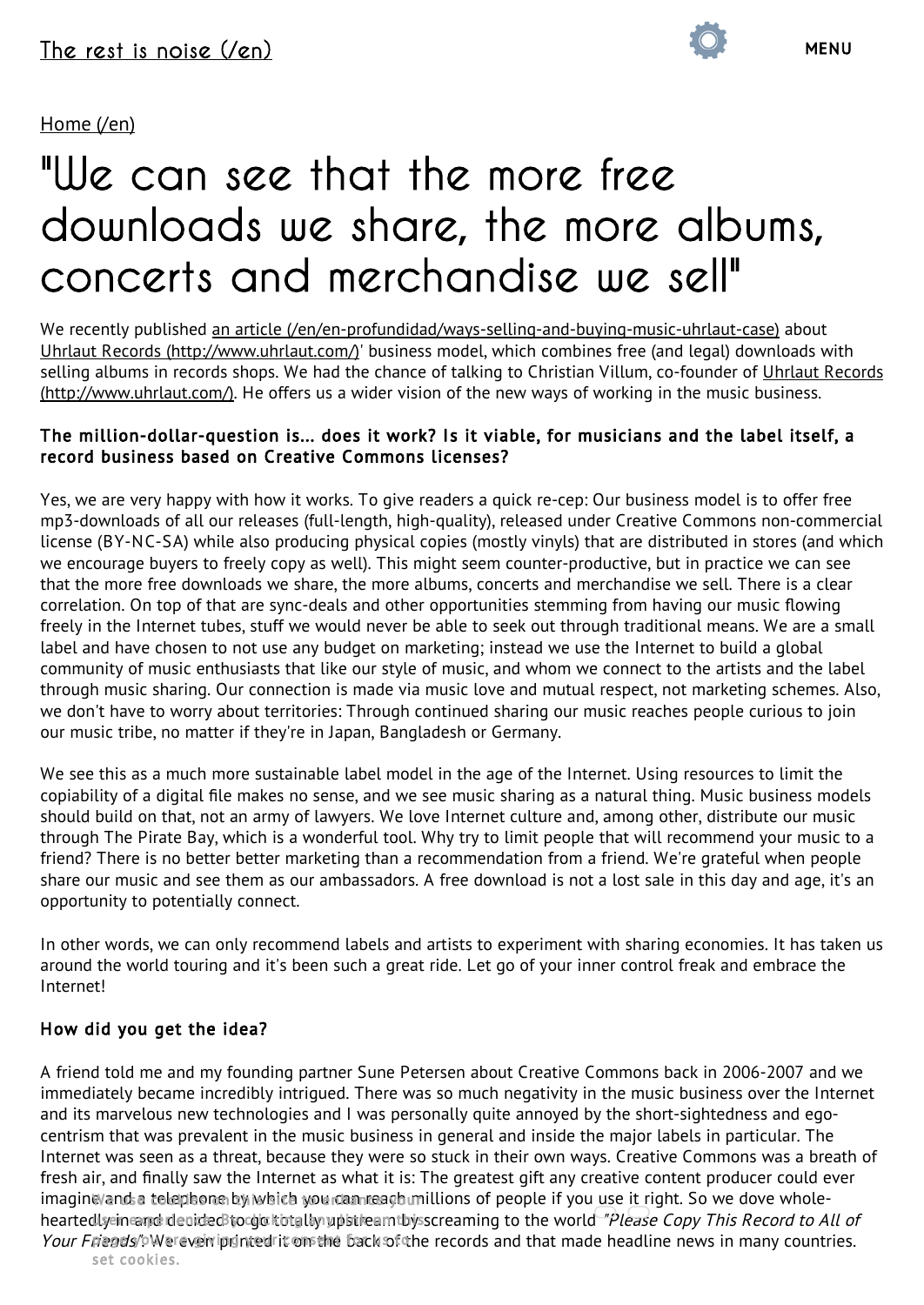This was in total opposition to common practice at the time where 99 out of 100 records had warnings against piracy printed on them, and it was a great feeling to have a fully Internet-positive vibe surrounding our activities when we launched the label.

Obviously none of this would have worked if our roster of artists, headed by Tone

[\(http://www.tonefromdenmark.dk/\)](http://www.tonefromdenmark.dk/) back then, wasn't down with the idea. So a huge part of the credit should go to them - Tone [\(http://www.tonefromdenmark.dk/\),](http://monolog.flavors.me/) Kiloton [\(http://kiloton.dk/\),](http://kiloton.dk/) Monolog

(http://monolog.flavors.me), Periskop [\(http://periskop.cc/\)](http://periskop.cc/) and the future ones - for being true visionaries too and being willing to try out new frontiers for their art. They are pioneers and with their albums have made beautiful mile stones in music history that I hope they continue to get lots of praise for as time goes by.

#### Do you think the conditions (legal, economical, cultural...) in Denmark are more favourable to this model than in other countries?

Not particularly, except for the fact that the Danish collecting society, KODA [\(http://www.koda.dk/eng/home/\)](http://www.koda.dk/eng/home/), is one of the few collecting societies in the world who has agreed to run a pilot that allows it's members to use non-commercial Creative Commons licenses (the collecting societies of Netherlands and France are the others). This means that members can share their music freely for non-commercial purposes, while still collecting for radio-airplay and other commercial use. This is what we took advantage of by trying it out in practice back in 2008 and onwards. In fact, our first release using this opportunity hit the record stores 2 days after the launch of pilot :) We even received a threatening letter from the Danish performing arts society, because they hadn't yet heard about the pilot. That email was a pleasure to respond to ;)

I should also mention that in Denmark there are some very fine funding schemes, where bands and small labels can apply to receive publicly funded artists grants. Obviously that helps a lot as well although it's a hard competition to get them.

#### Do you know of other labels (in Denmark or other countries) which follow the same system of double releases (free download and buy in stores)?

Yes, I know of at least one: Father Figure Records [\(http://fatherfigurerecords.com/\),](http://fatherfigurerecords.com/) which among other release music by the great Dad Rocks! Really talented bunch of people! However, I find it really strange that sharing culture among labels hasn't picked up more around the world. Seems like a no-brainer in this day and age.

#### How are you affected by streaming services (like Spotify) or distribution platforms like Bandcamp? Are they competition or a new opportunity?

Most definitely a new opportunity. We love them - as we love any new platform that succeeds in bringing a lot of music to a lot of people without charging a large overhead. We honestly don't really care about the platforms by themselves, but care about establishing connections between artists and music fans. That's also why, for instance, we've been using The Pirate Bay and other torrent sites at lot. We love great tools and new technologies!

#### Uhrlaut Records has released five albums in five years. Is this limited production related to the fact that each work is so well presented (audio and video, for instance)? Or is it a conscious choice to be selective?

Well, Uhrlaut Records is a side project for all of us, so we have a lot of other projects happening at the same time (art, technology, Internet stuff). This means that we put all our available energy and time in each release and dedicate a full year to produce, publish and promote each album. Each of these albums deserve that kind of attention and I would hate if I had to feel that things needed to be rushed just to meet a pipeline of releases.

Still, and I've been saying this for years, I would love to see a similar business model adopted by a label with more frequent releases. Would be fun and interesting to see it scaled up.

When searching for new music to release, do you look for the artists you're interested in, or do you receive requests from artists already interested in publishing under CC licenses? Is it a popular initiative among musicians?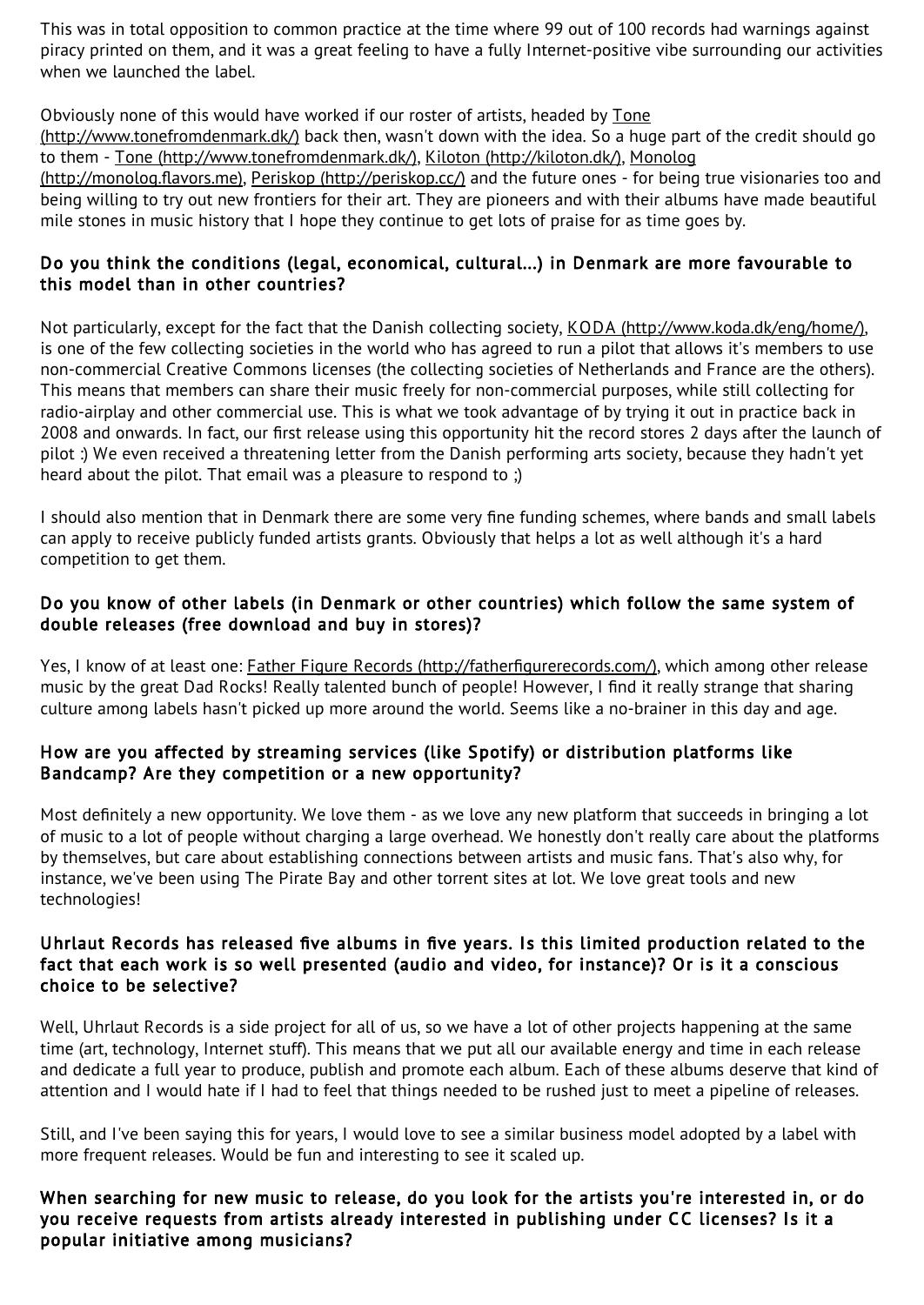It's mostly people that we meet and get to know through our music networks. This is not to say that we don't get a lot of demos, but it is rarely those that goes on to become releases. That is not to say that it's not possible, but likely just because we haven't received the right demo yet :) So if you're reading this don't feel disencouraged to send us stuff.

#### Small Arm of Sea is the only album in your catalogue released on cd, and the rest are just in vinyl and mp3 format. Is the CD dead? Are we already living in the paradox of the vinyl-mp3 coexistence?

In our world the CD is stone cold dead. I haven't touched one for years. Vinyl on the other hand keeps on growing and growing. Pressing plants are expanding and sales are rocketing. I think people love the combination of enjoying digital music online and on mobile, while diving deeper into certain artists and albums by getting the vinyl. It's two complementary products the way I see it. Next I believe we'll see the sunsetting of the mp3-file as more and more people move onto streaming. Personally I stream more and more music and love platforms such as Soundcloud, Mixcloud and Spotify - while also growing my vinyl collection. I think that's becoming more and more common among music enthusiasts, also the newest generation which weren't around when vinyl was big up until the early 90s. That's encouraging, I think.

#### What are the future plans for Uhrlaut Records?

We'll continue to release more good, challenging electronic music and keep playing around with formats, platforms and the Internet. We would also be up for seeking new experimental paths, moving into new areas and adjacent fields, so if anyone reading this has great ideas, just give us a shout.

If you are a label or an artist, let me say again: Let go of your inner control freak and embrace sharing culture!

### Add new comment

Your name \*

E-mail \*

The content of this field is kept private and will not be shown publicly.

Homepage

Subject

#### Comment \*

Save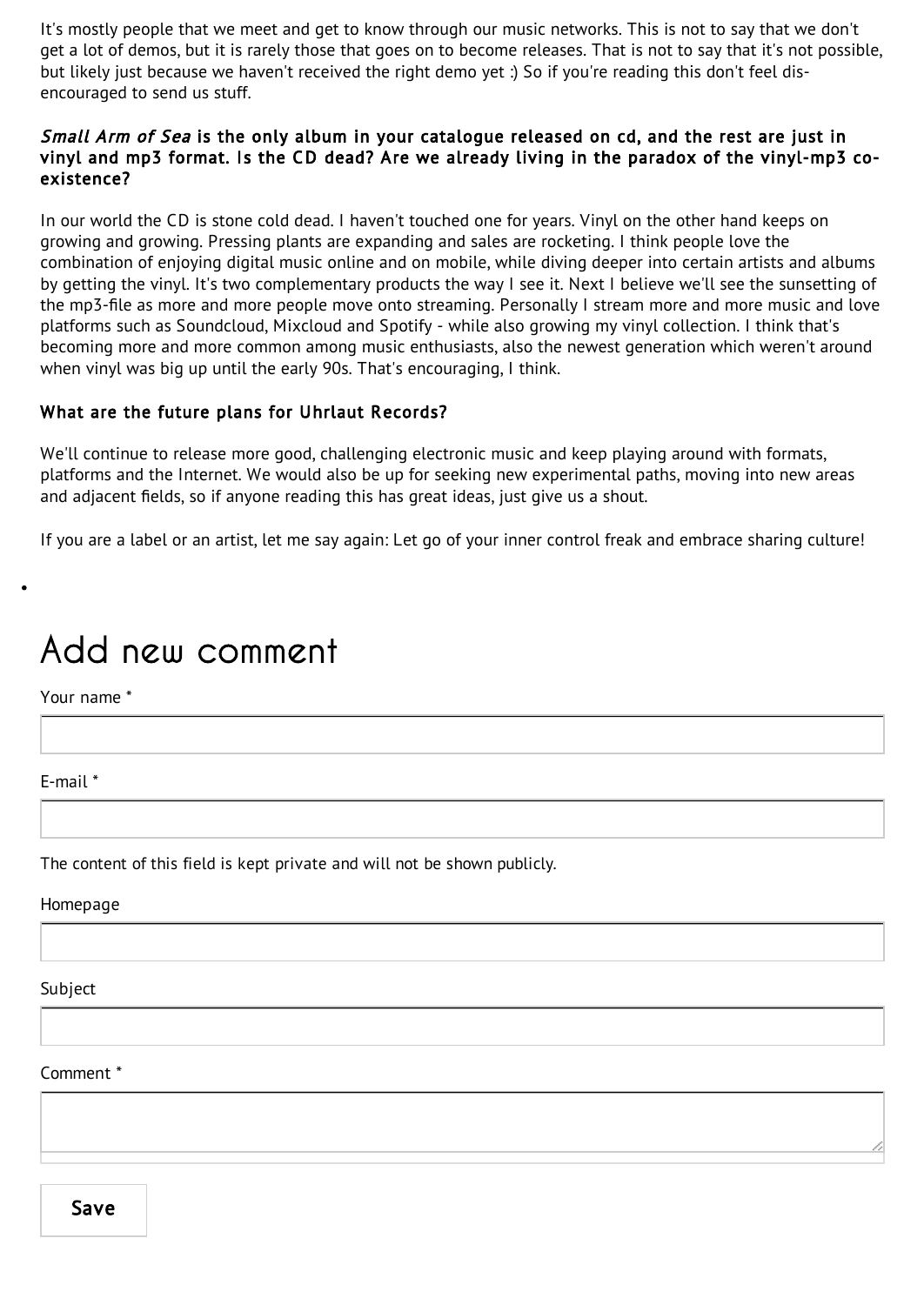# Album of the month

Inverse [\(/en/inverse\)](http://www.lodemasesruido.com/en/inverse)

Mario Bajardi [\(/en/autores/mario-bajardi\)](http://www.lodemasesruido.com/en/autores/mario-bajardi)





### Tweets

- Play 'Cut' by #AesDana [\(http://search.twitter.com/search?q=%23AesDana\)](http://twitter.com/miktek_music) ft. @miktek\_music (http://twitter.com/miktek\_music) in @ultimae\_records [\(http://twitter.com/ultimae\\_records\)](http://twitter.com/ultimae_records). http://t.co/MiW5IG68nS [\(http://t.co/MiW5IG68nS\)](http://t.co/MiW5IG68nS) — <sup>1</sup> week <sup>17</sup> hours ago
- We finish 2014 with this 'album of the month': Inverse by  $@$ MarioBajardi [\(http://twitter.com/MarioBajardi\)](http://twitter.com/MarioBajardi) http://t.co/Kfyf3Gqv3N [\(http://t.co/Kfyf3Gqv3N\)](http://t.co/Kfyf3Gqv3N) vía  $\omega$ lodemasesruido [\(http://twitter.com/lodemasesruido\)](http://twitter.com/lodemasesruido) - 1 week 2 days ago
- RT @3sixrecordings [\(http://twitter.com/3sixrecordings\):](http://twitter.com/3sixrecordings) Heres the first audio samples from the new 36 EP Pulse Dive - 4 tracks. 30 mins. 12" vinyl + digital. Jan 2015 https://...  $-1$  week 6 days ago

more [\(/en/tweets-raw/1\)](http://www.lodemasesruido.com/en/tweets-raw/1)

Play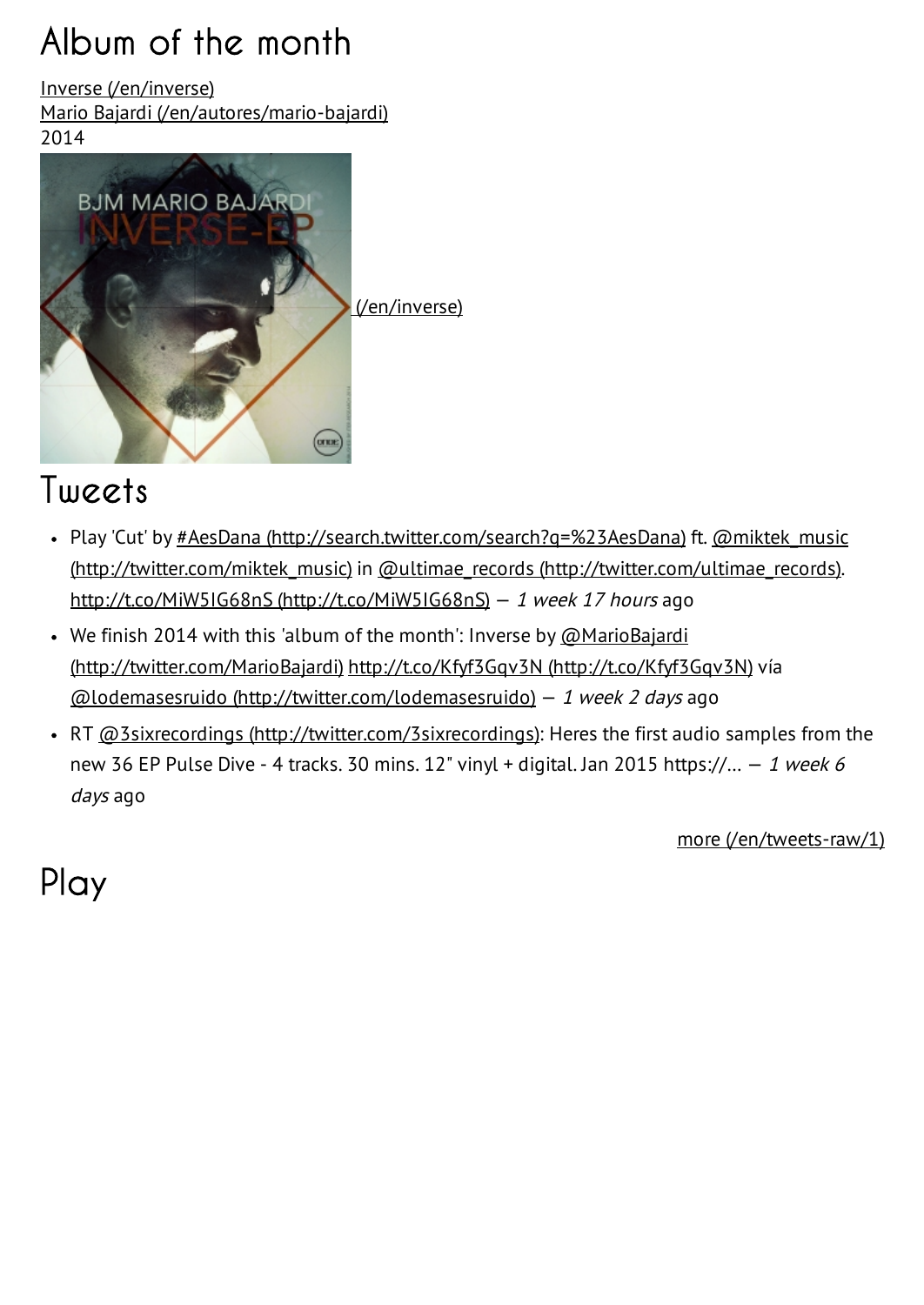[\(http://www.kalmarecords.com\)](http://www.kalmarecords.com/)

# Genres

# ambient [\(/en/genero/ambient\)](http://www.lodemasesruido.com/en/genero/ambient) classic [\(/en/genero/classic\)](http://www.lodemasesruido.com/en/genero/classic)

compilation [\(/en/electronic-tour-5\)](http://www.lodemasesruido.com/en/electronic-tour-5) downtempo [\(/en/genero/downtempo\)](http://www.lodemasesruido.com/en/genero/downtempo) drone [\(/en/twentythree\)](http://www.lodemasesruido.com/en/twentythree) electro-pop [\(/en/winter-blaze\)](http://www.lodemasesruido.com/en/winter-blaze) electroacoustic [\(/en/genero/electroacoustic\)](http://www.lodemasesruido.com/en/genero/electroacoustic) electronic [\(/en/genero/electronic\)](http://www.lodemasesruido.com/en/genero/electronic) experimental [\(/en/genero/experimental\)](http://www.lodemasesruido.com/en/genero/experimental) glitch [\(/en/vantaa\)](http://www.lodemasesruido.com/en/vantaa) IDM (/en/tomorrowsharvest) indie [\(/en/accidentes-creativos\)](http://www.lodemasesruido.com/en/accidentes-creativos) lounge [\(/en/geometry-love\)](http://www.lodemasesruido.com/en/geometry-love) minimal [\(/en/genero/minimal\)](http://www.lodemasesruido.com/en/genero/minimal) minimalism [\(/en/spaces\)](http://www.lodemasesruido.com/en/spaces) neoclassical [\(/en/genero/neoclassical\)](http://www.lodemasesruido.com/en/genero/neoclassical) new age [\(/en/en-profundidad/enigma-not-french-band\)](http://www.lodemasesruido.com/en/dead-cities-red-seas-lost-ghosts) post-rock (/en/dead-cities-red-seas-lostghosts) progressive [\(/en/elemental\)](http://www.lodemasesruido.com/en/elemental) progressive trance [\(/en/earthshine\)](http://www.lodemasesruido.com/en/earthshine) psy-chill [\(/en/perimeters\)](http://www.lodemasesruido.com/en/perimeters) psytrance [\(/en/photograpsy\)](http://www.lodemasesruido.com/en/photograpsy) remix [\(/en/back-zero-remixes\)](http://www.lodemasesruido.com/en/back-zero-remixes) sequential [\(/en/sessions\)](http://www.lodemasesruido.com/en/sessions) shoegaze (/en/dead-cities-red-seas-lost-ghosts) soundtrack [\(/en/genero/soundtrack\)](http://www.lodemasesruido.com/en/genero/soundtrack) spacemusic (/en/tragedy-geometry) synth-pop [\(/en/accidentes-creativos\)](http://www.lodemasesruido.com/en/accidentes-creativos) techno [\(/en/winter-blaze\)](http://www.lodemasesruido.com/en/winter-blaze) trance [\(/en/genero/trance\)](http://www.lodemasesruido.com/en/genero/trance) trip-hop [\(/en/genero/trip-hop\)](http://www.lodemasesruido.com/en/genero/trip-hop)

# Authors

### 36 [\(/en/autores/36\)](http://www.lodemasesruido.com/en/autores/36) Aes Dana [\(/en/autores/aes-dana\)](http://www.lodemasesruido.com/en/autores/aes-dana) Boards of

Canada (/en/tomorrows-harvest) Brian Eno [\(/en/en-profundidad/77-million-paintings-ultimat](http://www.lodemasesruido.com/en/tomorrows-harvest)[e](http://www.lodemasesruido.com/en/en-profundidad/77-million-paintings-ultimate-artwork)artwork) Carbon Based Lifeforms [\(/en/twentythree\)](http://www.lodemasesruido.com/en/twentythree) Clara de Asís [\(/en/memoryscapes\)](http://www.lodemasesruido.com/en/memoryscapes) Cyborgdrive (/en/winter-blaze) Destino Plutón [\(/en/accidentes-creativos](http://www.lodemasesruido.com/en/accidentes-creativos)[\)](http://www.lodemasesruido.com/en/winter-blaze) Die Stadt [\(/en/sessions\)](http://www.lodemasesruido.com/en/sessions) Enigma [\(/en/en-profundidad/enigma-not-french-band\)](http://www.lodemasesruido.com/en/en-profundidad/enigma-not-french-band) Halo [\(/en/late-winter-tales\)](http://www.lodemasesruido.com/en/late-winter-tales) Hecq [\(/en/night-falls\)](http://www.lodemasesruido.com/en/night-falls)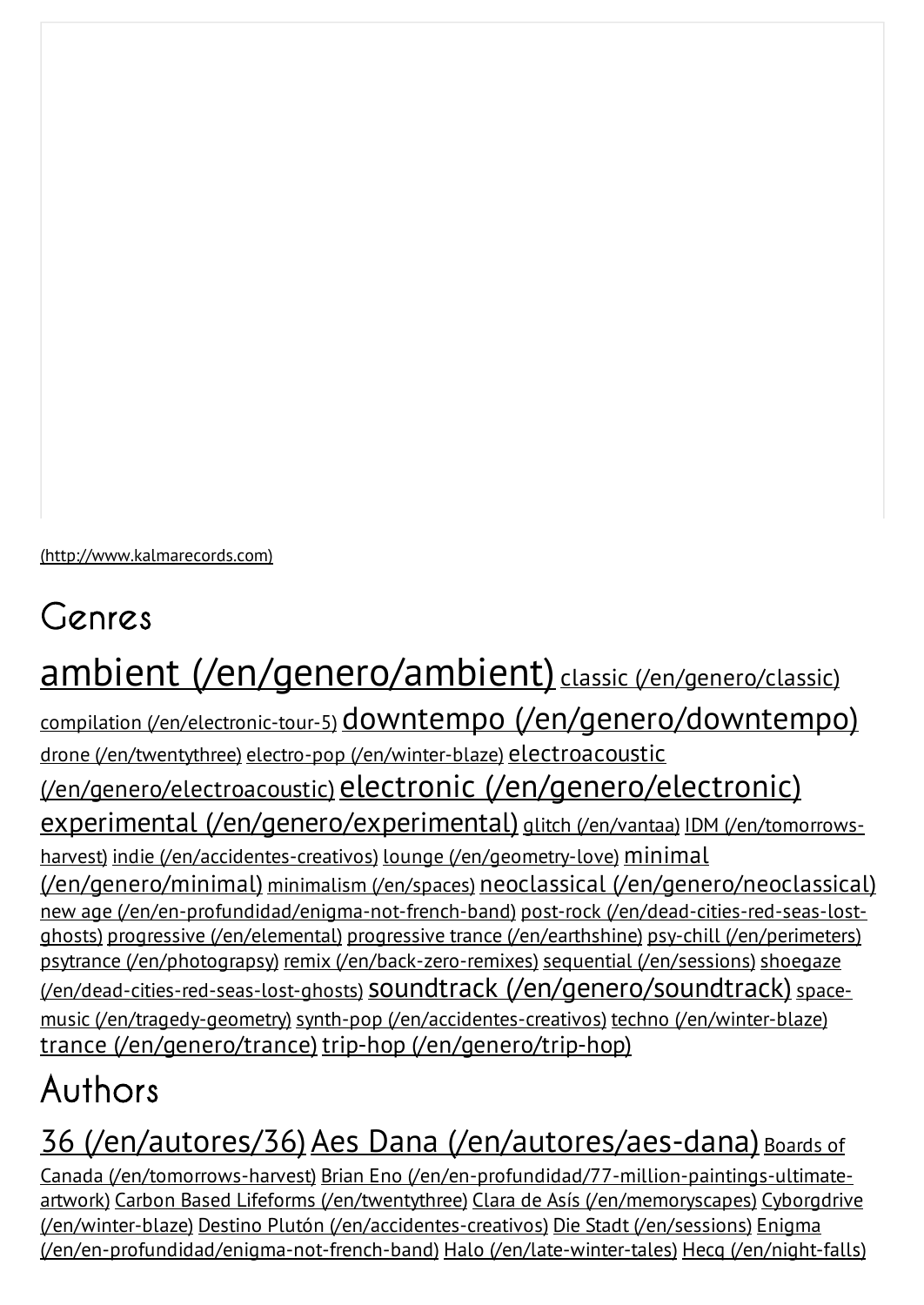Javier Leal [\(/en/entrevista/someone-called-our-style-electro-optimistic-it-seemed-me-terrific-idea\)](http://www.lodemasesruido.com/en/entrevista/someone-called-our-style-electro-optimistic-it-seemed-me-terrific-idea) Jean Michel Jarre [\(/en/autores/jean-michel-jarre\)](http://www.lodemasesruido.com/en/autores/jean-michel-jarre) krill.minima (/en/living-room-concert) M83 [\(/en/dead-cities-red-seas-lost-ghosts\)](http://www.lodemasesruido.com/en/dead-cities-red-seas-lost-ghosts) Mario Bajardi [\(/en/inverse\)](http://www.lodemasesruido.com/en/inverse) Moon dust [\(/en/third-eye-open\)](http://www.lodemasesruido.com/en/third-eye-open) Motionfield [\(/en/autores/motionfield\)](http://www.lodemasesruido.com/en/autores/motionfield) Nils Frahm (/en/spaces) Olan Mill [\(/en/paths\)](http://www.lodemasesruido.com/en/paths) Quarks [\(/en/elemental\)](http://www.lodemasesruido.com/en/elemental) Sequential Point [\(/en/autores/sequential-point\)](http://www.lodemasesruido.com/en/autores/sequential-point) Solar Fields (/en/autores/solar-fields) Steve Hauschildt [\(/en/tragedy-geometry\)](http://www.lodemasesruido.com/en/tragedy-geometry) Steven Price (/en/gravity) SXtheMadArtist [\(/en/autores/sxthemadartist\)](http://www.lodemasesruido.com/en/autores/sxthemadartist) Vangelis [\(/en/autores/vangelis\)](http://www.lodemasesruido.com/en/autores/vangelis) Various authors [\(/en/electronic-tour-5\)](http://www.lodemasesruido.com/en/electronic-tour-5) Vladislav Delay (/en/vantaa) Ólafur Arnalds [\(/en/now-i-am-winter\)](http://www.lodemasesruido.com/en/now-i-am-winter)

Follow us

## Coming soon



3six Recordings is pleased to announce the new 36 EP "Pulse Dive" which will be available on limited 12" vinyl (100 copies) and 24bit digital, exclusively from www.3six.net [\(http://www.3six.net/\)](http://www.3six.net/) in January 2015.

### The rest is noise  $($ )

Español [\(/es/entrevista/cuantas-mas-descargas-gratuitas-compartimos-mas-discos-conciertos](http://www.lodemasesruido.com/es/entrevista/cuantas-mas-descargas-gratuitas-compartimos-mas-discos-conciertos-merchandising-vendemos)merchandising-vendemos)